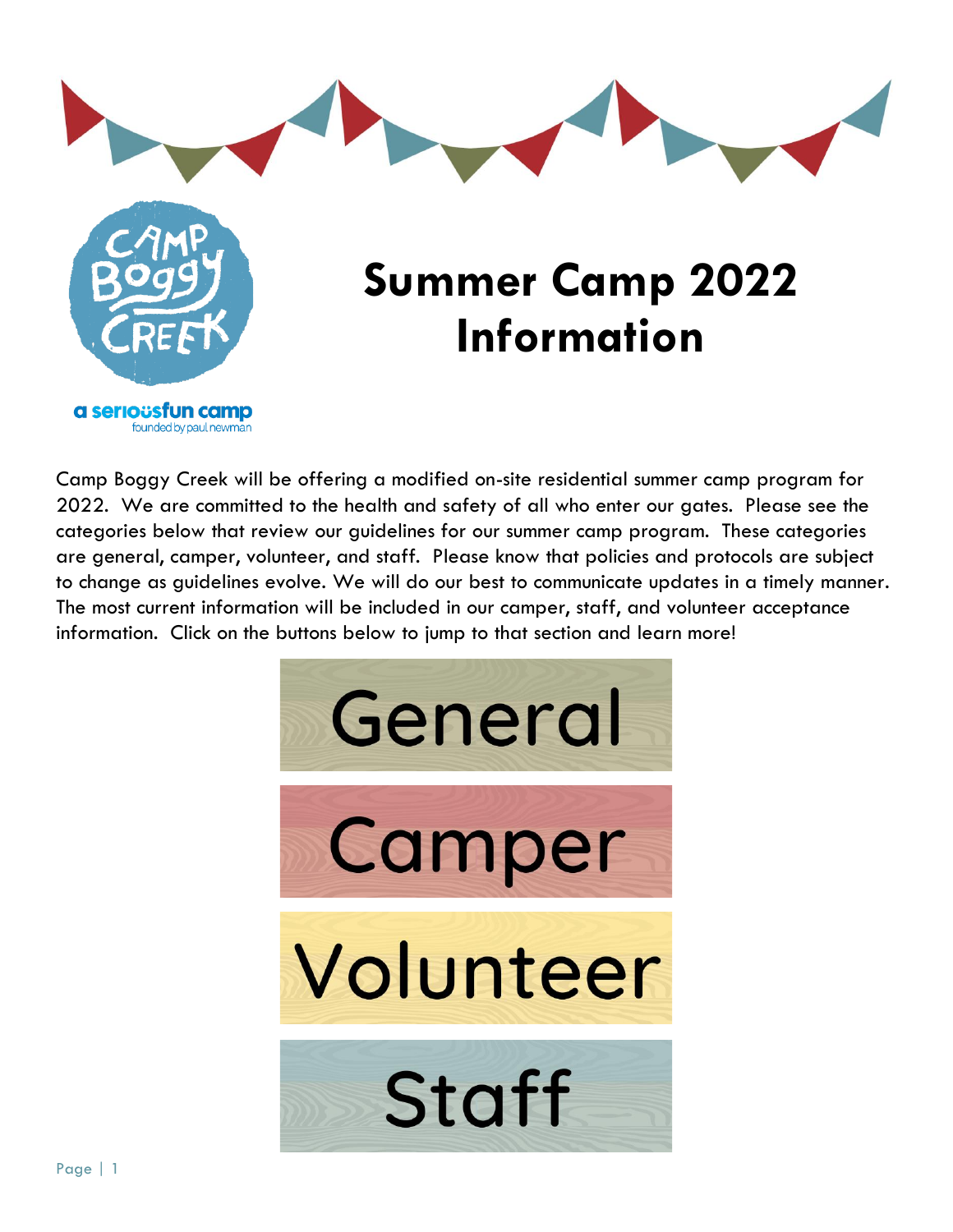# General

# **What health and safety guidelines will Camp Boggy Creek utilize to develop protocols for Summer 2022?**

In designing and implementing our operational protocols for the 2022 Summer Camp program, we will utilize summer camp guidelines from the Center for Disease Control (CDC), the Florida Department of Public Health, and the American Camping Association (ACA). We will also utilize recommendations from the SeriousFun Children's Network (SFCN) that were created with guidance from outside professionals, Environmental Health and Engineering, Inc (EH&E), specifically for camps serving children with serious illnesses. As these standards develop and evolve throughout the spring and summer, we will continuously update our own policies and protocols.

# **What safety precautions are being taken to prevent the spread of COVID-19 at Camp?**

- *Facility Improvements:* Camp-wide updates are in progress. Improvements include updates to the medical center (The Patch), improved ventilation with MERV-13 air filters in buildings, additional sanitation stations throughout camp, and more.
- *Pre- & Post-Camp Protocols:* Campers, volunteers, and staff will all be asked to follow new protocols to reduce the risk of acquiring and spreading COVID-19. These protocols include vaccination, pre-screening and testing before arriving at camp, as well as testing during programming as deemed necessary by the Medical Team.
- *Program Structure:* In addition to reduced capacity, several aspects of our program will be modified. Cabin mates will move in their cabin groups, keeping the same campers and adults throughout the week. Each cabin group will observe physical distance from one another. Small-group indoor and outdoor activities and large group activities will include each cabin group physically distancing from one another.
- *General Overview of Requirements:* With health and safety a top priority, all campers, volunteers, and staff are required to follow Camp's COVID-19 protocols when on-site and throughout the 2022 summer camp program. Please review these requirements to determine if an on-site experience is the right fit for you. If on-site programs are not the right fit for you this year, we invite you to look into our Beyond the Gates Program, which consists of live virtual family retreats, a large library of recorded videos, and a collection of newsletters in English and Spanish. Check out our Beyond the Gates page (being updated soon!) for more information: **Beyond the Gates.** Our next Virtual Family Retreat will be September 30 -October 2, 2022. All illness groups are eligible to apply. [Click here](https://www.youtube.com/watch?v=kcy0g36p8zw) to peek at Virtual Family Retreats in this 90-second video.
	- All participants are required to be fully immunized against COVID-19.
		- Pfizer/Moderna: Two doses must have been received at least two weeks in advance of arrival. If second dose was more than five months, a booster is required at least two weeks prior to arrival for those eligible to receive it.
		- Johnson & Johnson: The one dose must have been received at least two weeks prior to camp arrival. If more than two months, a booster is required at least two weeks prior to arrival for those eligible to receive it.
	- All participants and household members they live with must agree to self-monitor their health and participate in low-risk activities/limit public exposure for 14 days prior to camp.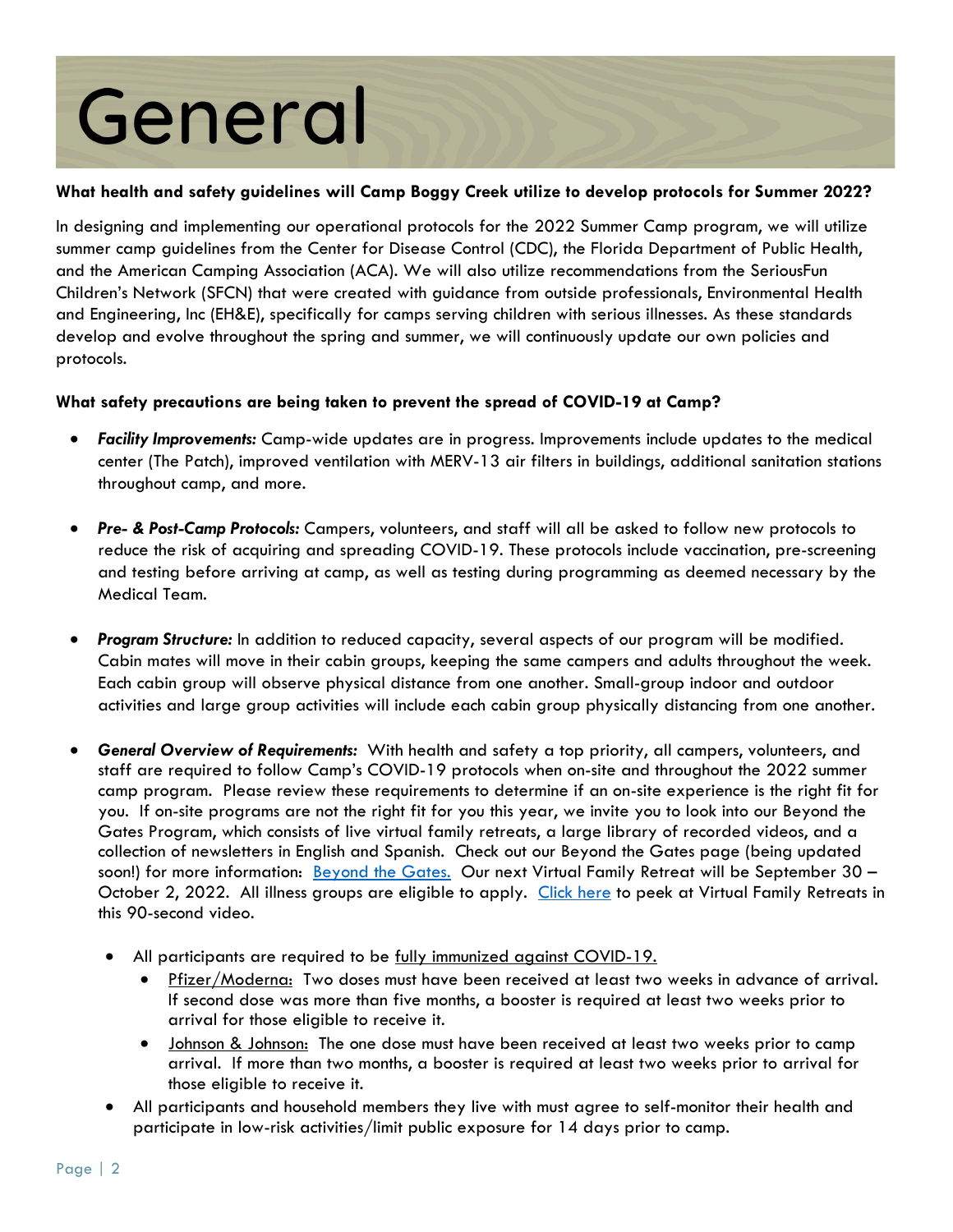- All participants are required to take a COVID-19 PCR test prior to their arrival day. The results of the test must be negative and documentation submitted to Camp prior to arrival. During the summer camp program, all participants will be tested when deemed necessary by the Medical Team.
- All participants must be able and willing to wear a mask throughout the day.
- All participants must be able to provide their own transportation to and from camp, including early departure from the session if necessary. Camp Boggy Creek will not provide any shuttles or rides to or from camp.

#### **What are Camp Boggy Creek's mask requirements?**

Camp Boggy Creek is committed to safety as a top priority. Everyone at camp will be required to wear a mask while indoors. While cabin groups are at their cabin, masks are not required. In addition to wearing a mask, physical distancing will be observed whenever possible.

- Masks will be required by everyone while indoors. This does not include during eating and while in the cabin.
- When possible, campers, staff, and volunteers not in the same cabin group will physical distance from one another while indoors and outdoors.
- Large-group activities will take place in cabin groups. Cabin groups will stay together while participating in large-group activities.

#### **What type of masks are approved by Camp Boggy Creek?**

- Masks must always provide close-fitting coverage of nose and mouth without the need to use hands to hold in place or make repeated adjustments**.** Surgical masks, KN95 masks, or KF94 masks are highly recommended, although multi-layered fabric mask will be allowed.
- All camp participants are responsible for providing their own suitable masks.
- *Updates or new information about Camp's mask requirements will be indicated in the acceptance information.*

#### **What will happen if someone shows symptoms consistent with COVID-19 while at Camp?**

If someone shows symptoms that may be consistent with COVID-19 while on site, they will be isolated and evaluated. If warranted, a COVID-19 test will be administered by a member of the Medical Team.

#### **What will happen if someone is confirmed positive for COVID-19 while at Camp Boggy Creek?**

If someone on-site tests positive for COVID-19, we will continue to monitor symptoms while keeping them isolated and make a departure plan that ensures they are able to safely leave Camp Boggy Creek. If the person is a minor, their parents or legal guardians will be notified immediately. We will work in accordance with our local public health department to notify and/or isolate any individuals who have had potential contact with the person. All individuals in the cabin group (all campers, staff, and volunteers) will depart for the remainder of the session. The parents and guardians of all campers on site will also be notified if we have a positive test on site.

#### **What are the dates of the 2022 Summer Camp program? What illness groups will be served?**

#### **\*Volunteer orientation starts**

| Week 1 | Heart                                                  | June 20-24        | *June 19    |
|--------|--------------------------------------------------------|-------------------|-------------|
| Week 2 | Epilepsy                                               | June 28-July 2    | *June 27    |
| Week 3 | Cancer                                                 | July 6-July 10    | *July 5     |
| Week 4 | Bleeding Disorders/Hemophilia/Arthritis                | <b>July 14-18</b> | $*$ July 13 |
| Week 5 | Gastrointestinal/Kidney/Immune Deficiency/Spina Bifida | July 22-July 26   | *July 21    |
| Week 6 | Sickle Cell                                            | July 30-August 3  | *July 29    |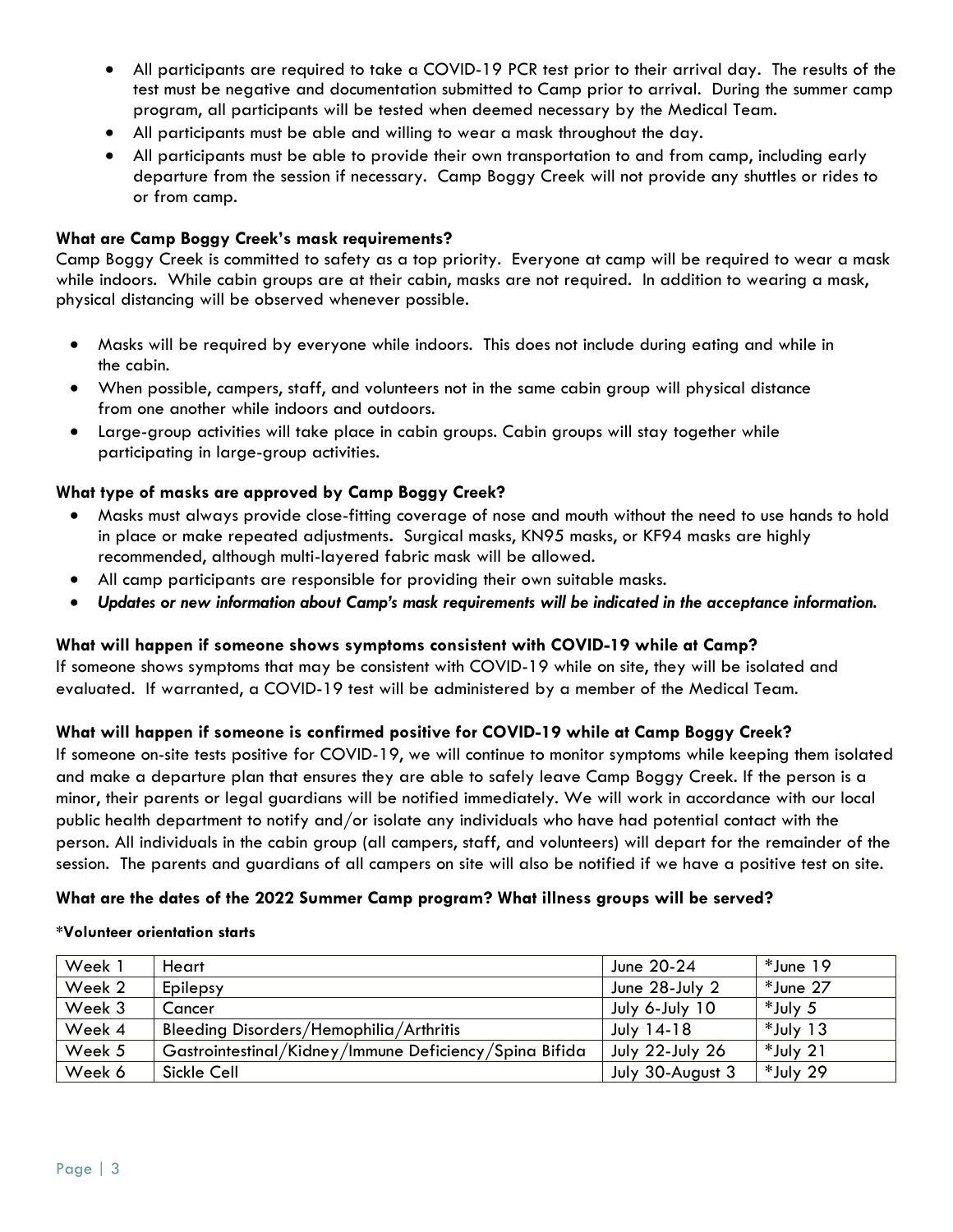# **Will special guests and visitors be allowed on camp during session?**

No. Due to our focus on safety, we will restrict guests and visitors during summer camp. Our protocols include keeping campers in self-contained cabin groups, and therefore we will not incorporate special guests or visitors into this year's program schedule.

## **What opportunities are available to stay connected with Camp Boggy Creek?**

While we are operating at reduced capacity on-site, we will have other opportunities to stay connected! We hope you choose to participate in a way that supports you.

- **Beyond the Gates:** We invite you to look into our Beyond the Gates Program, which consists of live virtual family retreats, a large library of recorded videos, and a collection of newsletters in English and Spanish. Check out our Beyond the Gates page (being updated soon!) for more information: [Beyond the](https://www.boggycreek.org/beyond-the-gates/)  [Gates.](https://www.boggycreek.org/beyond-the-gates/)
- **Beyond the Gates Virtual Camp:** Our next Virtual Family Retreat will be September 30 October 2, 2022. Save the date! All illness groups will be eligible to apply. [Click here](https://www.youtube.com/watch?v=kcy0g36p8zw) to peek at Virtual Family Retreats in this 90-second video. More information to come!
- **YouTube:** Please visit [our YouTube channel](http://www.youtube.com/campboggycreek) for fun times with Camp wherever you are.
- **Follow Us on Social Media:** We will continue to post important updates about camp, future programs, and fundraisers on **Facebook** and **Instagram**. Follow us to stay connected!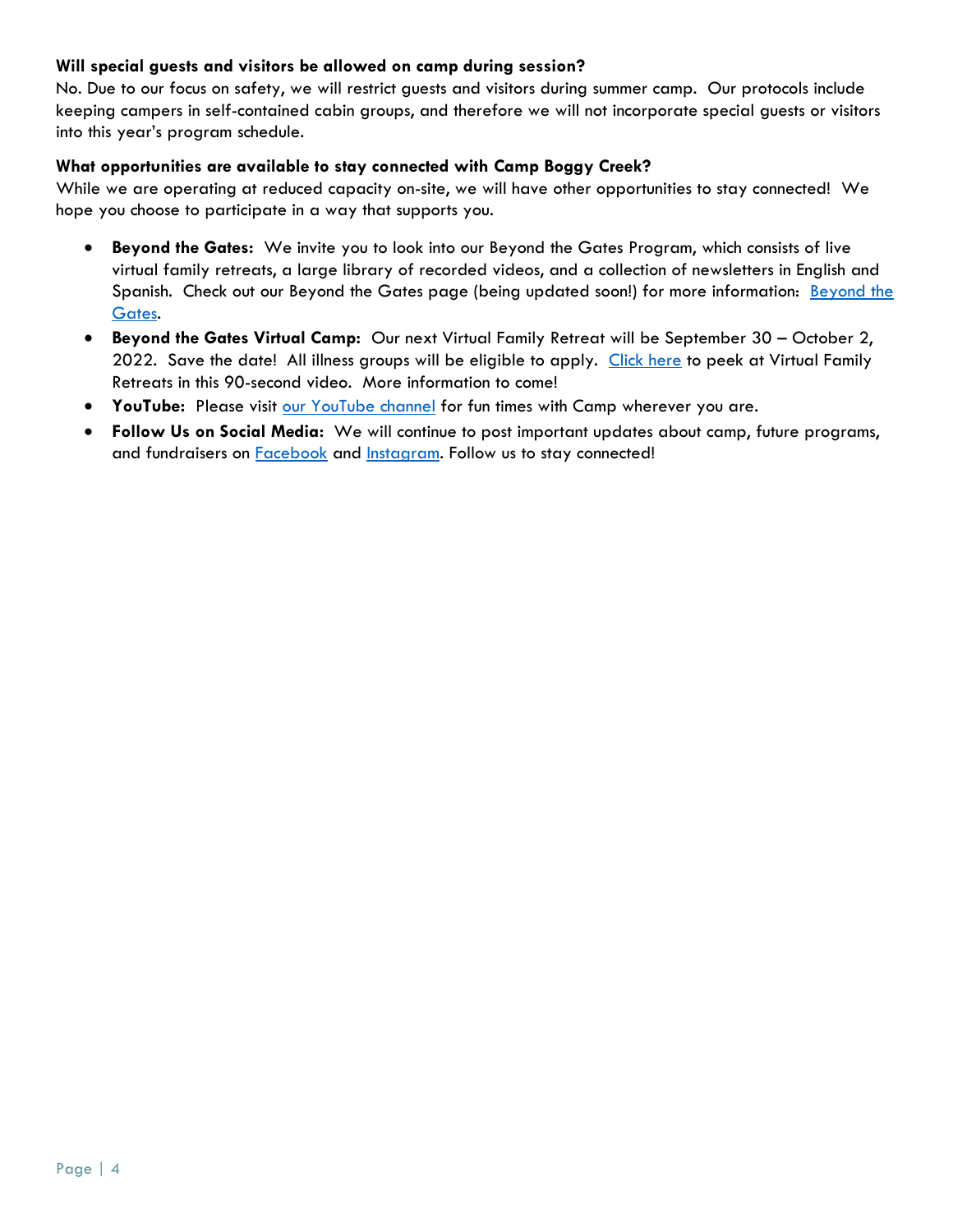# Camper

# **Camper Eligibility**

# **Who is eligible to apply as a camper for the 2022 Summer Camp program?**

Camper eligibility requirements:

- 7-16 years of age (accepting 17-year-olds for summer camp 2022) with a qualifying medical diagnosis (The ages are both developmentally and chronologically.)
- Campers must meet personal hygiene needs independently (getting dressed, grooming/bathing, getting ready for bed, getting ready for the daily activities, etc.).
- **New!** Can successfully wear a mask throughout the day.
- **New!** Are fully vaccinated for COVID-19, with a booster if eligible.
- **New!** We cannot accept campers who require public transportation to travel to get to camp. There will not be Healthcare Partner transportation provided this summer. Carpooling or community-sponsored transportation cannot be accepted as a way to arrive at Camp.

# **How much does it cost to attend the Summer Camp Program?**

There is no cost to the family or camper for any Camp Boggy Creek program.

# **Are 18- and 19-year-olds who were supposed to attend their last session in 2020 or 2021 eligible for Summer Camp program?**

We are unable to host campers on-site above the age of 17. If a former camper is 17 or 18 years old developmentally or chronologically, they are eligible to apply for our Leader in Training Program. Please email [LIT@campboggycreek.org](mailto:LIT@campboggycreek.org) for more information. This program will be a virtual leadership program for the summer of 2022. (Note: Leader in Training Program applicants must have previously participated in a Camp Boggy Creek program.)

# **Are there travel restrictions for campers coming to Camp Boggy Creek?**

We cannot accept campers who require public transportation to get to camp. Currently, all quidelines discourage travel by mass public transit such as train, bus, or airplane.

# **Camper Application Process**

# **How does the camper application process work for the 2022 Summer Camp Program?**

Camper applications for Summer Camp will become available on February 15, 2022, online [here.](https://www.boggycreek.org/campers/camper-application/)

We strongly encourage all camper applicants to apply via the online version of the application. We have simplified the application process for ease of completion. You may use your phone, iPad, tablet, or even your computer to complete the application. Completing the application online will provide more effective and faster communication for all involved in the process.

 **Summer Camp** applications will be accepted through two weeks prior to the start of the week for which you are applying. Applications must be complete. This includes all necessary medical documentation.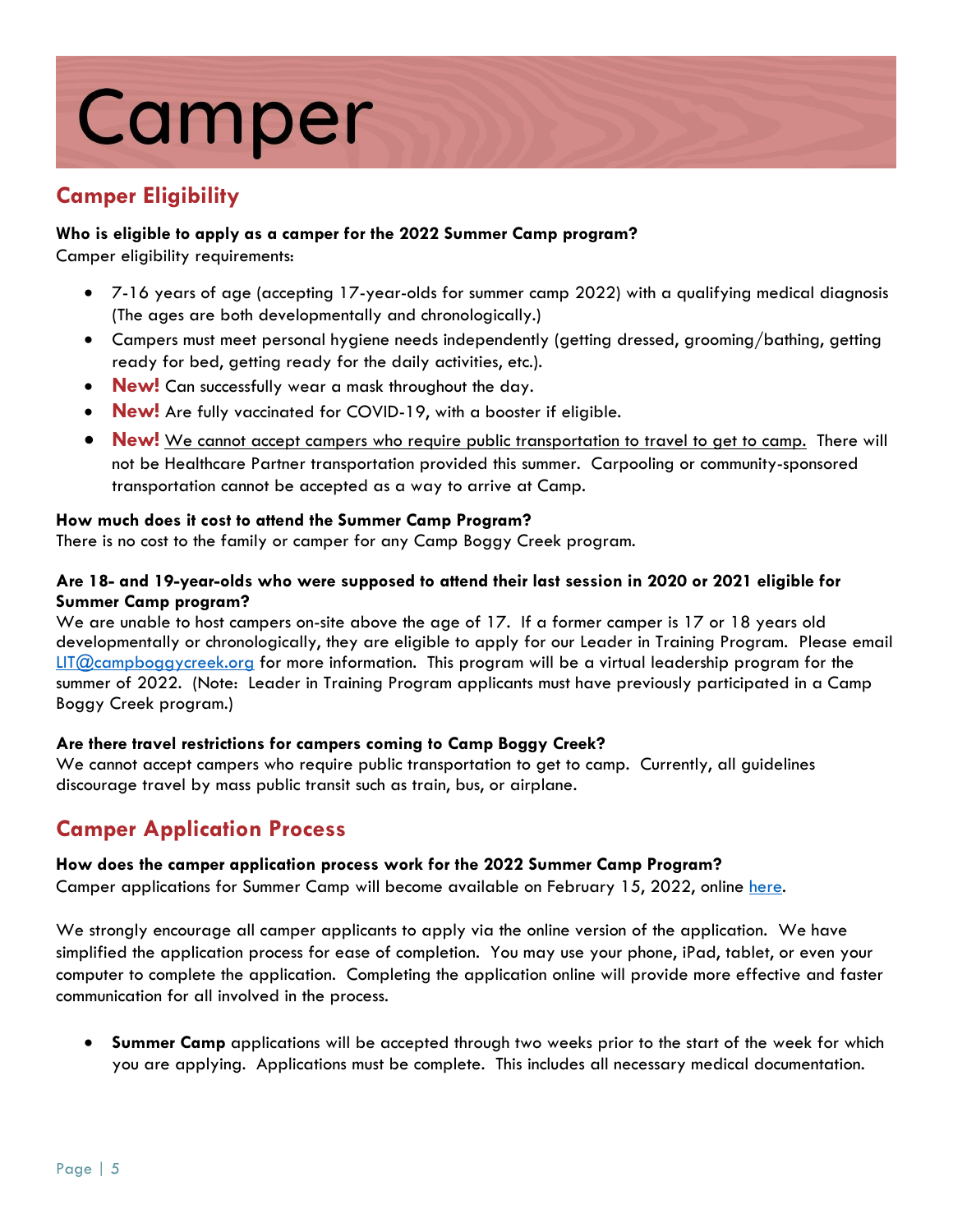Applications will be reviewed by a staff team member to ensure completion and eligibility. *Campers aged 16 and 17 will be prioritized.* Like all of our campers, they have missed the last two summers of residential summer camp programming. After the age of 16 they are no longer eligible for traditional residential summer camp programs. After this age group is prioritized, we will then fill remaining available spots. A camper is officially accepted upon email notification. All communication regarding the application and registration forms will be sent via email. Though we will be prioritizing campers aged 16 and 17, we encourage campers of all eligible ages to apply!

# **When will I know if my child is accepted for the 2022 Summer Camp Program?**

Families will be notified of the acceptance via email on the following dates in accordance to their Camp session:

| Week 1 | Heart                                                   | May 6         |
|--------|---------------------------------------------------------|---------------|
| Week 2 | Epilepsy                                                | May 13        |
| Week 3 | Cancer                                                  | May 23        |
| Week 4 | Bleeding Disorders / Hemophilia/Arthritis               | <b>May 31</b> |
| Week 5 | Gastrointestinal/Kidney/Immune Deficiency/ Spina Bifida | June 8        |
| Week 6 | Sickle Cell                                             | June 16       |

## **How will the waitlist work?**

Applicants not initially selected will be placed on the waitlist. If a spot becomes available, you will be notified via email. Due to our extensive pre-screening process, we will only be able to call campers off of the waitlist up until two weeks before each week begins.

# **Camper Session Dates & Schedule**

#### **What are the dates of the 2022 Summer Camp program? What illness groups will be served? \*Volunteer orientation starts**

| Week 1 | Heart                                                  | June 20-24             | *June 19    |
|--------|--------------------------------------------------------|------------------------|-------------|
| Week 2 | Epilepsy                                               | June 28-July 2         | *June 27    |
| Week 3 | Cancer                                                 | July 6-July 10         | *July 5     |
| Week 4 | Bleeding Disorders/Hemophilia/Arthritis                | <b>July 14-18</b>      | $*$ July 13 |
| Week 5 | Gastrointestinal/Kidney/Immune Deficiency/Spina Bifida | <b>July 22-July 26</b> | $*$ July 21 |
| Week 6 | Sickle Cell                                            | July 30-August 3       | *July 29    |

# **How will the session schedule differ in 2022 than in past summers?**

We will host six Summer Camp weeks that are five days each. The daily camp schedule will remain relatively intact with designated activity area times, meal times, rest time, and evening activities. Cabin mates will travel together in cabin groups, keeping the same campers, counselors, and volunteers throughout the week. Campers will be able to participate in many of the same camp activity areas, but large camp-wide events will consist of cabin groups safely distancing from one another in a large outdoor or indoor spaces. We are not able to offer horseback riding, low ropes, high ropes (the tower), or cooking this summer. We are excited to keep innovating with new program activities.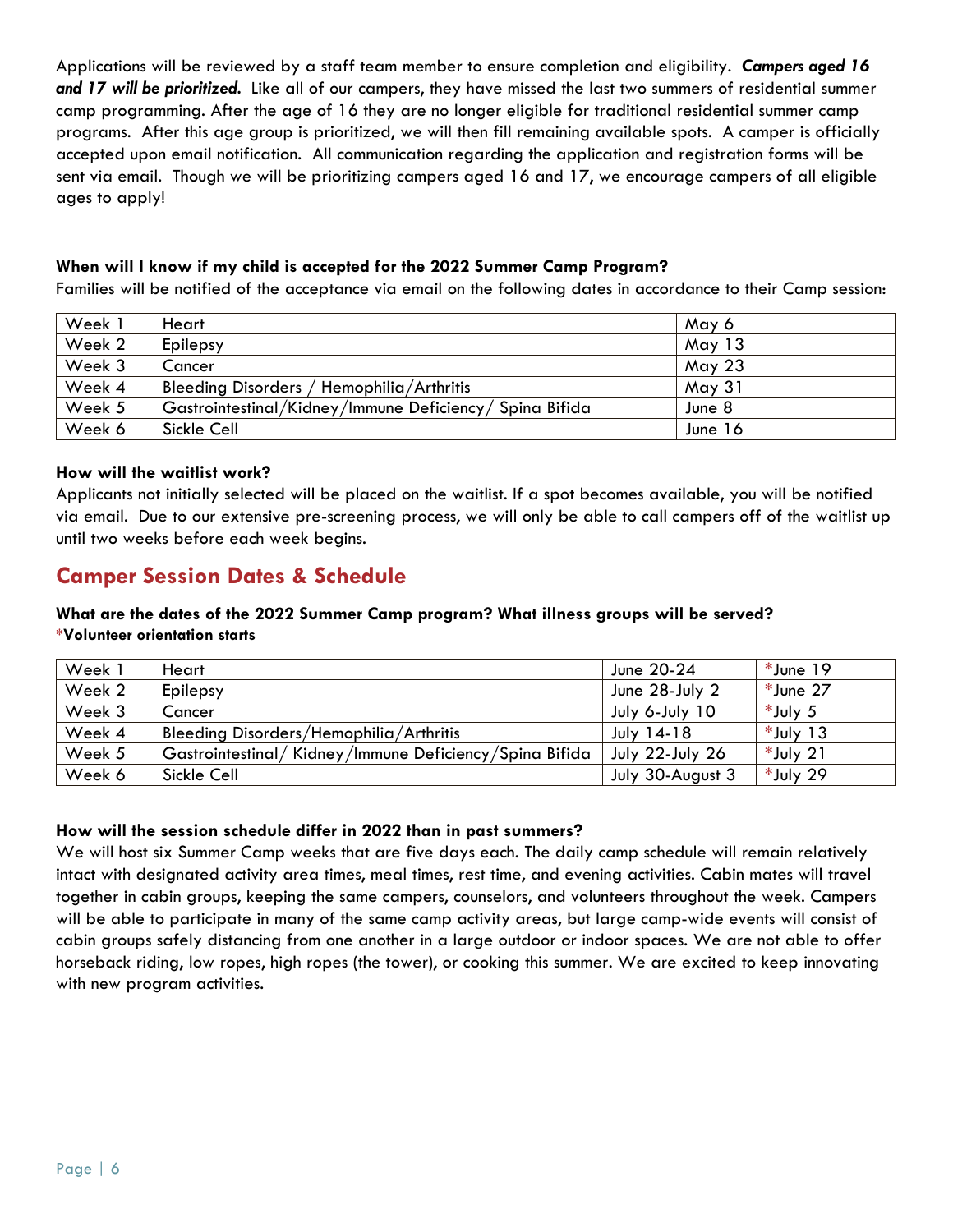# **Safety Protocols**

## **Are campers required to receive the COVID-19 vaccine to attend the 2022 Summer Camp Program?**

- **Summer Camp**  Campers must have completed their vaccination for COVID-19 prior to arriving on site.
	- o Pfizer/Moderna: Two doses must have been received at least two weeks in advance of arrival. If second dose was more than five months, a booster is required at least two weeks prior to arrival for those eligible to receive it.
	- o Johnson&Johnson: The one dose must have been received at least two weeks prior to camp arrival. If more than two months, a booster is required at least two weeks prior to arrival for those eligible to receive it.

#### **What COVID-19 precautions will be required of campers for Summer Camp?**

- **Before Arriving at Camp:** Proof of COVID-19 vaccination completion will be required. We ask that families self-monitor for COVID-19 symptoms and practice low-risk behaviors in the weeks before camp: avoid large gatherings, maintain physical distance, wearing a mask around others, etc. This includes international travel or participating in a cruise for a minimum of 14 days prior to summer camp. Campers are required to take a COVID-19 PCR test prior to arrival. The test results must be negative and documentation submitted to Camp prior to arrival day.
- **While at Camp:** Campers will be screened for COVID-19 related symptoms during the check-in process and routinely throughout their week. Cabins will move in cabin groups, keeping the same campers, counselors, and volunteers throughout the week. Everyone will be required to wear a face mask on-site during indoor areas except in their assigned cabin and observe physical distance when possible. Campers will be instructed and expected to comply with infection control precautions / COVID-19 protocols, including handwashing, coughing/sneezing techniques, and wearing a mask when indicated.

#### **What are Camp Boggy Creek's mask requirements?**

Camp Boggy Creek is committed to safety as a top priority. Everyone at camp will be required to wear a mask while indoors. While cabin groups are at their cabin, masks are not required. In addition to wearing a mask, physical distancing will be observed whenever possible.

- Masks will be required by everyone while indoors. This does not include during eating and while in the cabin.
- When possible, campers, staff, and volunteers not in the same cabin group will physical distance from one another while indoors and outdoors.
- Large-group activities will take place in cabin groups. Cabin groups stay together while participating in large-group activities.

# **What type of masks are approved by Camp Boggy Creek?**

- Masks must always provide close-fitting coverage of nose and mouth without the need to use hands to hold in place or make repeated adjustments**.** Surgical masks, KN95 masks, or KF94 masks are highly recommended, although multi-layered fabric mask will be allowed.
- All camp participants are responsible for providing their own suitable masks.
- *Updates or new information about Camp's mask requirements will be indicated in the acceptance information.*

# **What will happen if a camper shows symptoms consistent with COVID-19 while at Camp?**

If a camper shows symptoms that may be consistent with COVID-19 while on-site, they will be isolated and evaluated. If warranted, they will be tested by a member of the Medical Team in a safe testing location.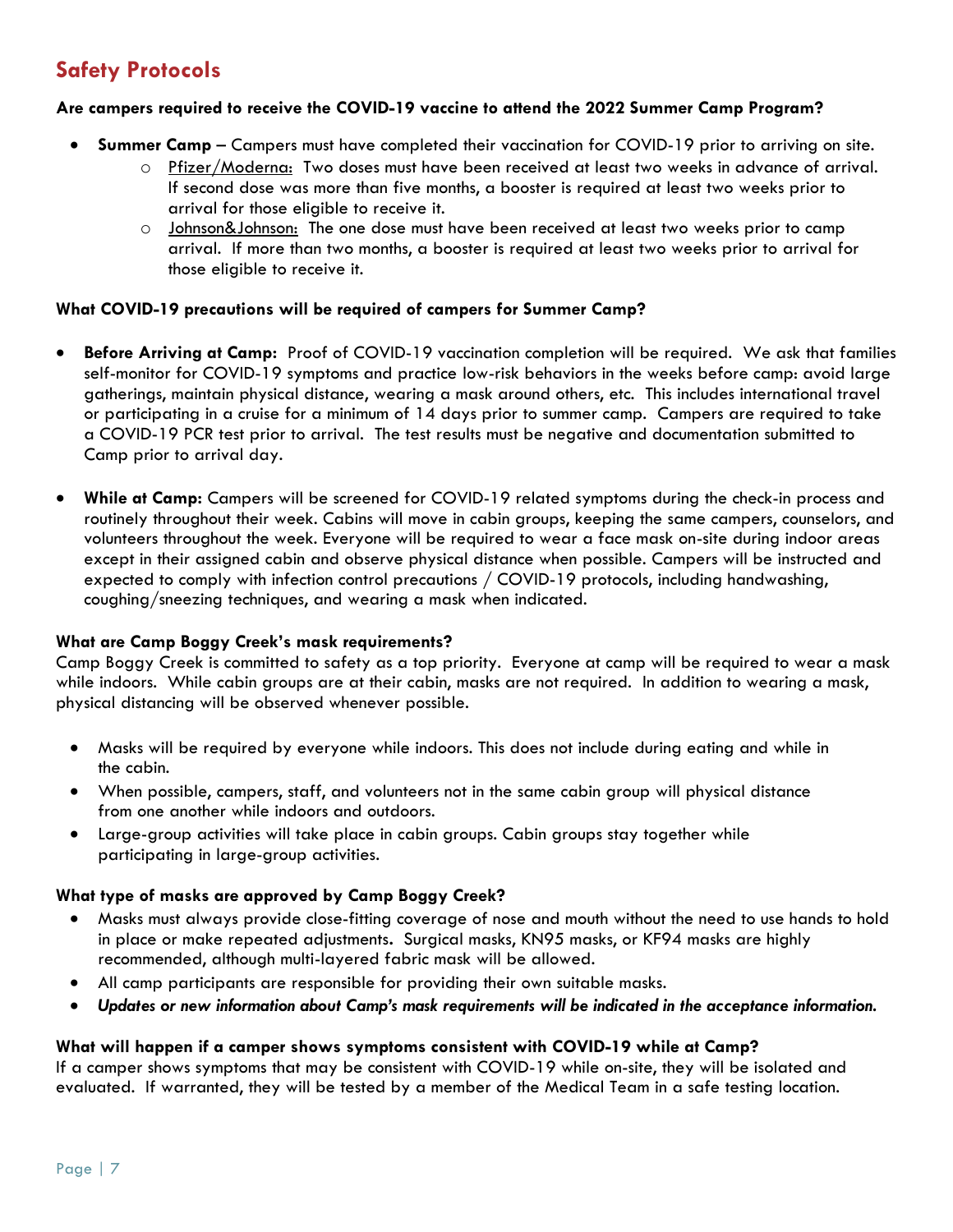# **What will happen if a camper is confirmed positive for COVID-19 while at Camp Boggy Creek?**

If a camper on-site tests positive for COVID-19, we will continue to monitor symptoms while keeping them isolated and make a departure plan that ensures they are able to safely leave Camp Boggy Creek. The camper's parents or legal guardians will be notified immediately. We will work in accordance with our local public health department to notify and/or isolate any individuals who have had potential contact with the person. All individuals in the cabin group (all campers, staff, and volunteers) will depart for the remainder of the session. The parents and guardians of all campers on-site will also be notified if we have a positive test on-site.

#### **If my child or our family has been vaccinated against COVID-19, will they need a negative test before arriving at camp?**

Yes, all participants will be required to provide a negative PCR test before arriving at Camp Boggy Creek.

#### **When will more detailed information become available?**

Please know that policies and protocols are subject to change as guidelines evolve. We will do our best to communicate updates in a timely manner. The most current information will be included in our camper, staff, and volunteer acceptance information.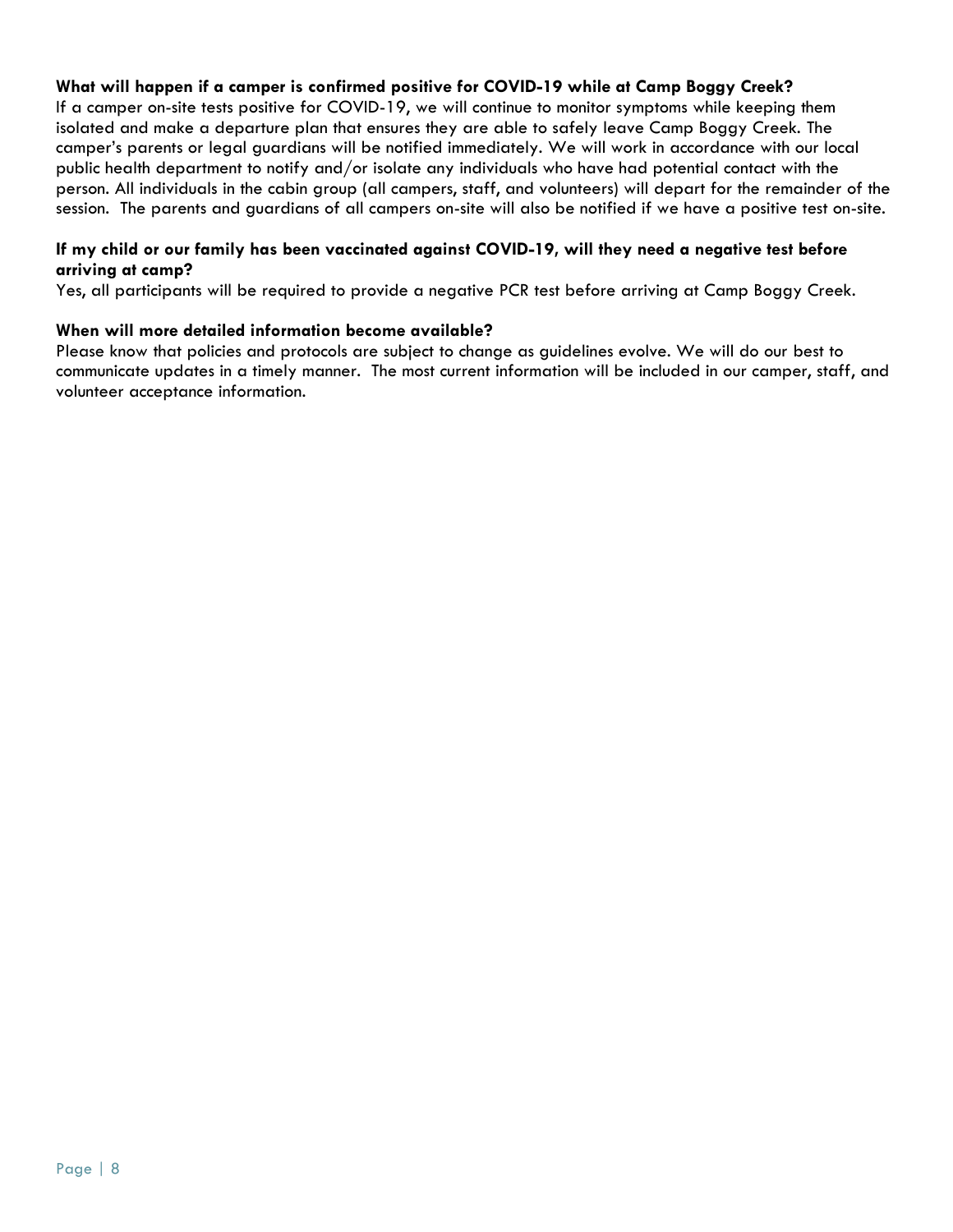# Volunteer

# **Volunteer Positions & Eligibility**

# **How will volunteer positions differ in 2022 from past summers?**

Our volunteers are crucial to the success and safety of our camp programs. There will still be multiple ways to volunteer, and we have modified the positions to reduce the risk of spreading COVID-19. We are accepting a reduced volunteer team that maintains a safe and compliant camper-to-staff ratio.

- **Volunteer: Counselor:** This is a residential position where individuals will join a cabin as part of the counselor team to help care for and supervise campers.
	- o **New!** Cabins will travel together in cabin groups, keeping the same campers, counselors, and volunteers throughout the session.
- **Volunteer: Medical Team:** If you are interested in learning more about joining our team as a medical volunteer, please contact:
	- Medical Director: Dr. Karen Bringelsen: [kbringelsen@campboggycreek.org](mailto:kbringelsen@campboggycreek.org)
	- Nurse Manager: Sheri Brown: [sbrown@campboggycreek.org](mailto:sbrown@campboggycreek.org)

## **Who is eligible to apply as a volunteer for the 2022 camp season?**

Volunteer eligibility requirements:

- **Session Volunteers:** at least 19 years of age.
- **New!** Are fully vaccinated for COVID-19, with a booster if eligible.
- **New!** Can successfully wear a mask throughout the day.
- **New!** All volunteers must be able to provide their own transportation to and from camp, including early departure from the session if necessary. Camp Boggy Creek will not provide any shuttles or rides to or from camp.

Volunteer eligibility will depend on the successful completion of an online application – including but not limited to a background check, references, interview, health history, and immunization information.

# **Are there travel restrictions for volunteers coming to Camp Boggy Creek?**

We cannot accept volunteers who require public transportation to get to camp. Currently, all guidelines discourage travel by mass public transit such as train, bus, or airplane. For volunteers who are unable to attend in-person programs, we strongly encourage you to apply for our Virtual Camp program that will take place September 30 – October 2, 2022. Email volunteer  $@$ campboggycreek.org to share your interest in learning more.

# **Volunteer Application Process**

# **How does the volunteer application process work for the 2022 Summer Camp Program?**

Volunteer applications for Summer Camp will become available on April 4, 2022, online [here.](https://www.ultracamp.com/clientlogin.aspx?idCamp=421&campCode=bcv) Applicants will be contacted to schedule an interview 4-5 weeks prior to their session.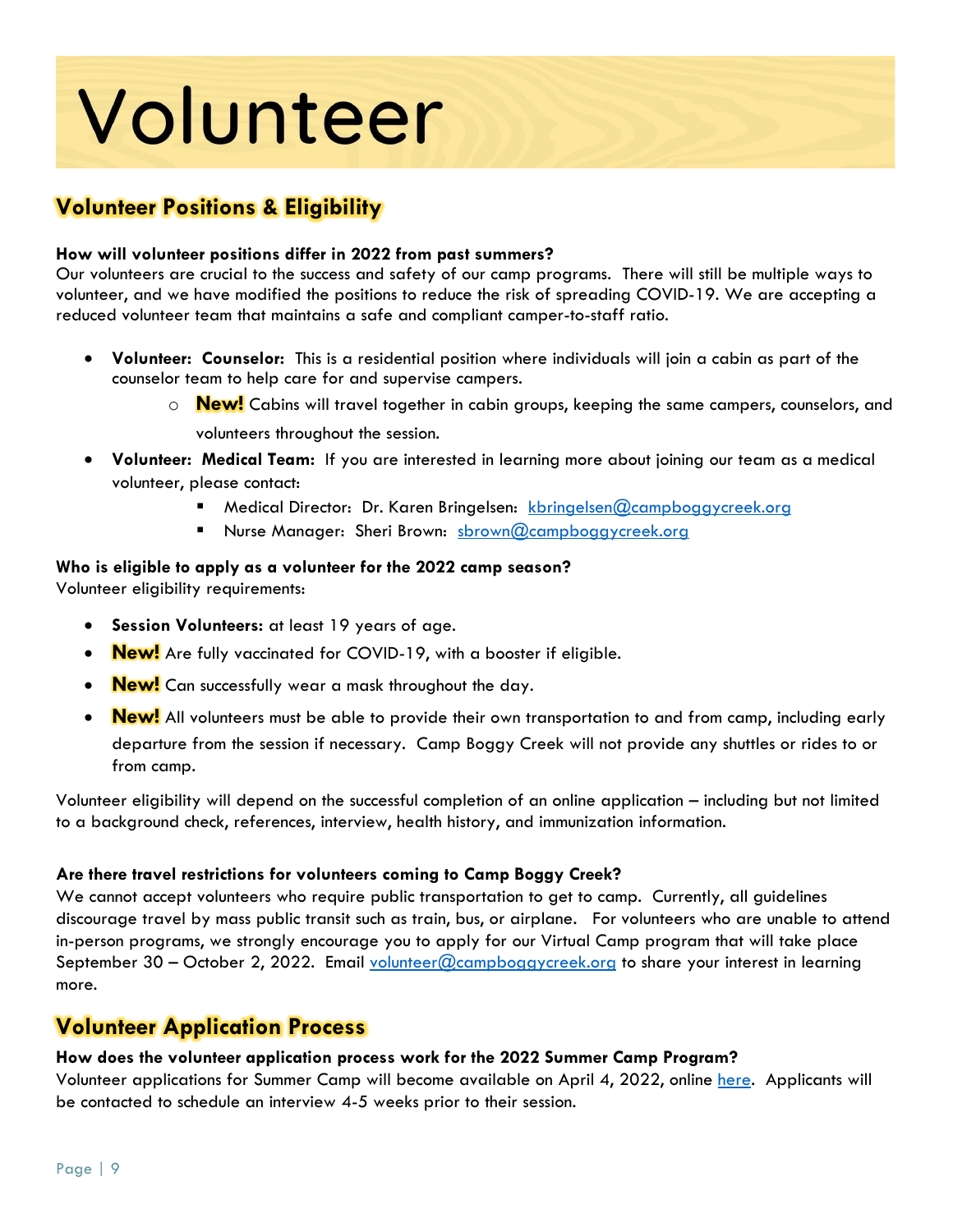## **When will I know if I have a position in the 2022 Summer Camp Program?**

We will accept volunteer applications on a rolling basis until all volunteer spots have been filled, and then a waitlist will be initiated. Your volunteer spot is secured upon completion of the volunteer application. However, volunteer acceptance is contingent upon the results of a background check, references, interview, health history, and immunization information.

# **Volunteer Session Dates & Schedule**

## **What are the training and session dates of the 2022 Summer Camp Program?**

Session Volunteers will attend a mandatory training onsite at Camp Boggy Creek before their position begins. More details will be provided prior to your start date.

#### **\*Volunteer Arrival Day**

| Week 1 | Heart                                                  | June 20-24        | *June 19    |
|--------|--------------------------------------------------------|-------------------|-------------|
| Week 2 | Epilepsy                                               | June 28-July 2    | *June 27    |
| Week 3 | Cancer                                                 | July 6-July 10    | *July 5     |
| Week 4 | Bleeding Disorders/Hemophilia/Arthritis                | <b>July 14-18</b> | $*$ July 13 |
| Week 5 | Gastrointestinal/Kidney/Immune Deficiency/Spina Bifida | July 22-July 26   | *July 21    |
| Week 6 | Sickle Cell                                            | July 30-August 3  | *July 29    |

#### **How will the session schedule differ in 2022 than in past summers?**

We will host six Summer Camp weeks that are five days each. The daily camp schedule will remain relatively intact with designated activity area times, mealtimes, rest time, and evening activities. Cabins will travel together in cabin groups, keeping the same campers, counselors, and volunteers throughout the week. Campers will be able to participate in many of the same camp activity areas, but large camp-wide events will consist of cabin groups safely distancing from one another in a large outdoor or indoor spaces. We are not able to offer horseback riding, low ropes, high ropes (the tower), or cooking this summer. We are excited to keep innovating with new program activities.

#### **Can volunteers apply for multiple sessions?**

Yes, volunteers can apply to volunteer for up to two sessions. If additional sessions are desired, an evaluation will be made after the second session. If volunteer sessions are not consecutive, volunteers will be required to get another PCR test within seven days of their arrival of their next session. A negative test result must be provided. If volunteer sessions are consecutive, further COVID-19 testing will be deemed necessary and provided by the Medical Team.

#### **Can volunteers stay on Camp in between sessions?**

Yes, if they are registered for consecutive sessions. Further COVID-19 testing will be deemed necessary and provided by the Medical Team.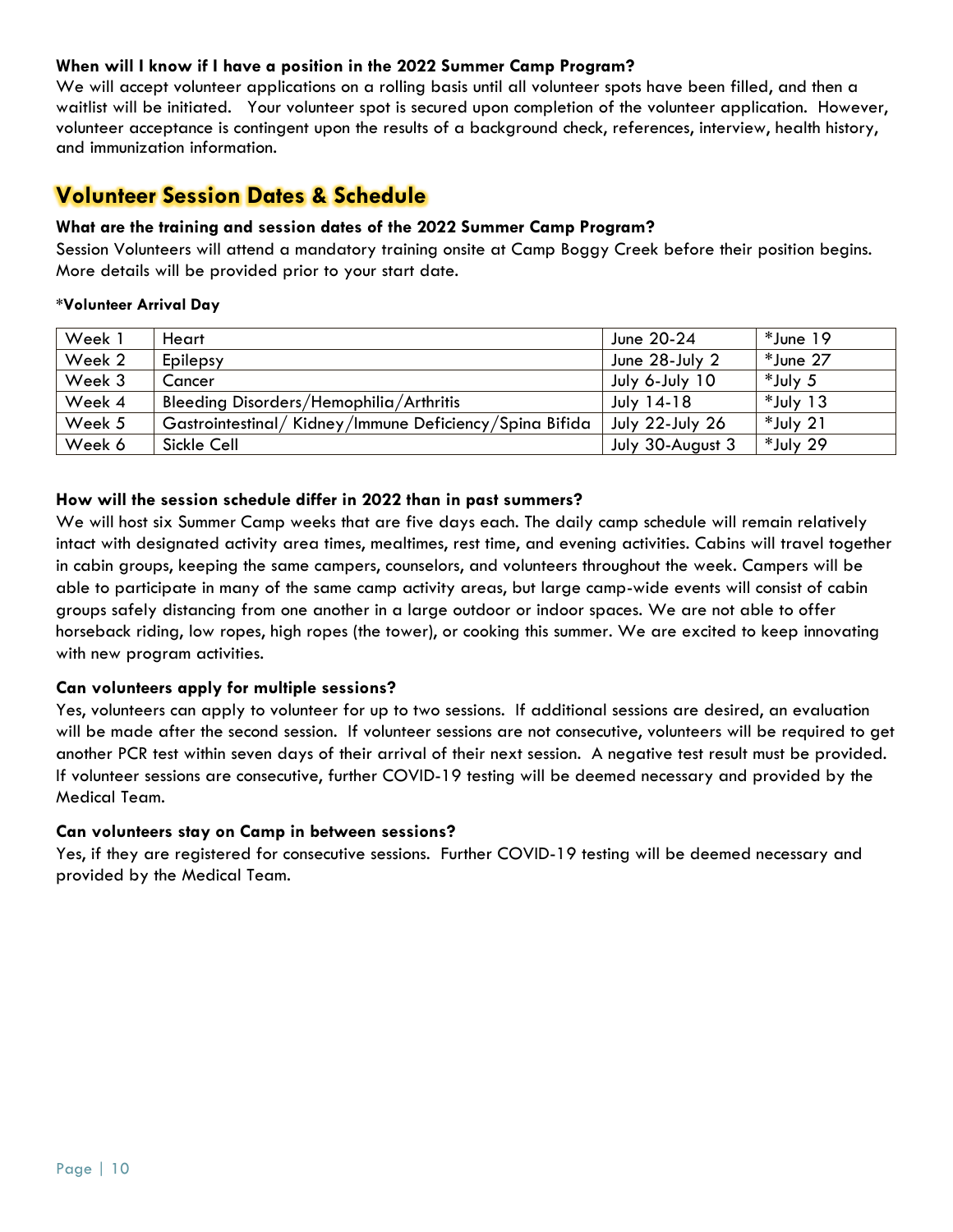# **Safety Protocols**

#### **Are volunteers required to receive the COVID-19 vaccine to attend the 2022 Summer Camp Program?**

- **Summer Camp**  Volunteers must have completed their vaccination for COVID-19 prior to arriving on site.
	- Pfizer/Moderna: Two doses must have been received at least two weeks in advance of arrival. If second dose was more than five months, a booster is required at least two weeks prior to arrival for those eligible to receive it.
	- Johnson&Johnson: The one dose must have been received at least two weeks prior to camp arrival. If more than two months, a booster is required at least two weeks prior to arrival for those eligible to receive it.

## **What COVID precautions will be required of volunteers for Summer Camp?**

- **Before Arriving at Camp:** Proof of COVID-19 vaccination completion will be required. We ask that volunteers self-monitor for COVID-19 symptoms and practice low-risk behaviors in the weeks before camp: avoid large gatherings, maintain physical distance, wearing a mask around others, etc. This includes international travel or participation in a cruise for a minimum of 14 days prior to summer camp sessions. Volunteers are required to take a COVID-19 PCR test prior to arrival. The test results must be negative and documentation submitted to Camp prior to arrival day.
- **While at Camp:** Volunteers will be screened for COVID-19 related symptoms during the check-in process and routinely throughout their week. Cabins will move in cabin groups, keeping the same campers, counselors, and volunteers throughout the week. Everyone will be required to wear a face mask on-site during indoor areas except in their assigned cabin and observe physical distance when possible. Volunteers will be instructed and expected to comply with infection control precautions / COVID-19 protocols, including handwashing, coughing/sneezing techniques and wearing a mask when indicated. Session Volunteers will stay on-site at all times during their assigned session(s).

# **What are Camp Boggy Creek's mask requirements?**

Camp Boggy Creek is committed to safety as a top priority. Everyone at camp will be required to wear a mask while indoors. While cabin groups are at their cabin, masks are not required. In addition to wearing a mask, physical distancing will be observed whenever possible.

- Masks will be required by everyone while indoors. This does not include during eating and while in the cabin.
- When possible, campers, staff, and volunteers not in the same cabin group will physical distance from one another while indoors and outdoors.
- Large-group activities will take place in cabin groups. Cabin groups will stay together while participating in large-group activities.

#### **What type of masks are approved by Camp Boggy Creek?**

- Masks must always provide close-fitting coverage of nose and mouth without the need to use hands to hold in place or make repeated adjustments**.** Surgical masks, KN95 masks, or KF94 masks are highly recommended, although multi-layered fabric mask will be allowed.
- All camp participants are responsible for providing their own suitable masks.
- *Updates or new information about Camp's mask requirements will be indicated in the acceptance information.*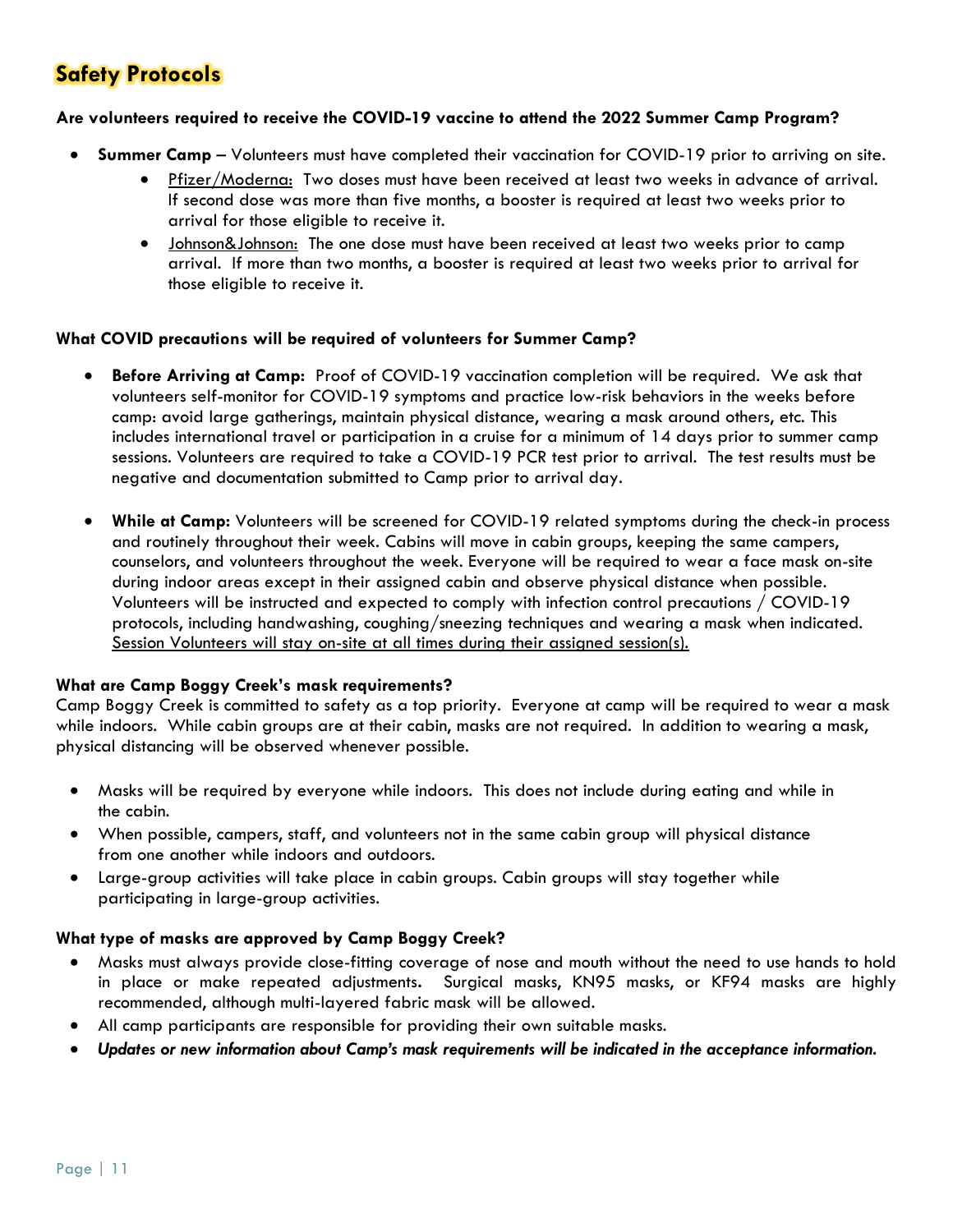# **What will happen if a volunteer shows symptoms consistent with COVID-19 while at Camp?**

If a volunteer shows symptoms that may be consistent with COVID-19 while on-site, they will be isolated and evaluated. If warranted, a COVID-19 test will be administered by a member of the Medical Team.

## **What will happen if a volunteer is confirmed positive for COVID-19 while at Camp Boggy Creek?**

If a volunteer on-site tests positive for COVID-19, we will continue to monitor symptoms while keeping them isolated and make a departure plan that ensures they are able to safely leave Camp Boggy Creek. We will work in accordance with our local public health department to notify and/or isolate any individuals who have had potential contact with the person. All individuals in the cabin group (all campers, staff, and volunteers) will depart for the remainder of the session. The parents and guardians of all campers on-site will also be notified if we have a positive test on-site.

#### **When will more detailed information become available?**

Please know that policies and protocols are subject to change as guidelines evolve. We will do our best to communicate updates in a timely manner. The most current information will be included in our camper, staff, and volunteer acceptance information.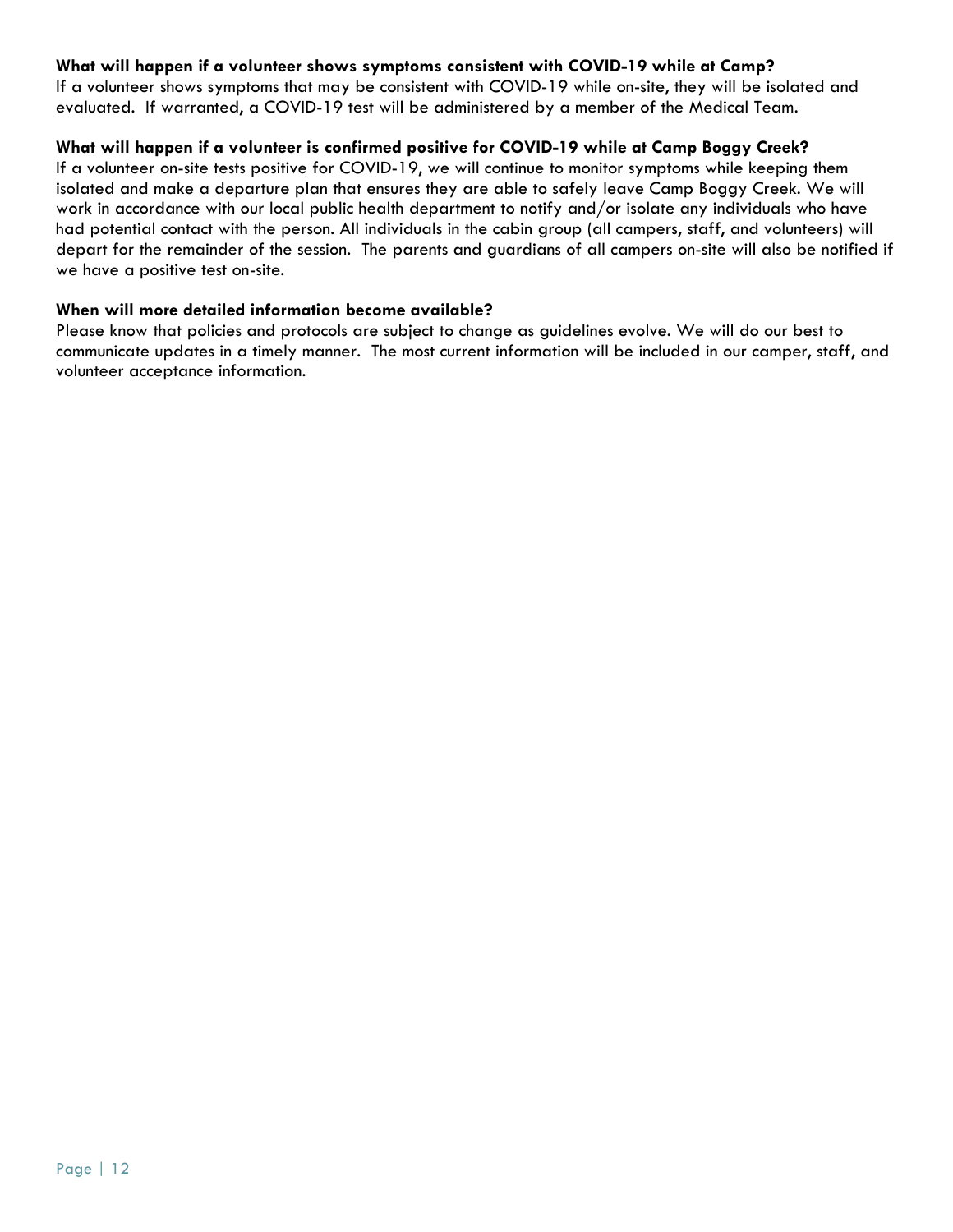# **Staff**

# **Staff Positions & Eligibility**

# **How will staff positions differ in 2022 from past summers?**

Please see our staff webpage to view all available 2022 staff positions and how they will differ. A brief overview:

- We are hiring a reduced staff team that maintains a safe and compliant camper-to-staff ratio.
- This summer we will be unable to accept international applicants.
- **Cabin Counselors** will provide direct care for campers and facilitate all activities.
- **Activity Staff Members** will provide support to our campers by facilitating our activity areas and largegroup activities.
	- **New!** These staff will *not* join a cabin after they facilitate an activity area to ensure cabin groups remain consistent.

# **Who is eligible to apply as a staff member for the 2022 Summer Camp Program?** *Eligibility requirements:*

- At least 19 years of age
- **New!** Can successfully wear a mask throughout the day.
- **New!** Are fully vaccinated for COVID-19.

# *Essential Functions:*

- Must be able to provide complete, independent personal care for yourself regarding hygiene maintenance, medical needs, and medication administration.
- Must be physically and mentally able to work long fun-filled hours, with limited breaks.
- Must possess the physical, mental and emotional strength and stamina to maintain constant supervision of campers for the duration of the season.
- Be able to push, pull, lift, and carry items up to 50 pounds.
- Be able to supervise and instruct campers; will require the ability to walk, sit, climb, kneel, crouch, and stand.

# **Are there travel restrictions for staff coming to Camp Boggy Creek?**

We cannot accept staff who require public transportation to get to camp. Currently, all guidelines discourage travel by mass public transit such as train, bus, or airplane.

# **Staff Application Process**

# **How does the staff application process work for the 2022 Summer Camp Program?**

The staff application will be launched [here](https://www.ultracamp.com/clientlogin.aspx?idCamp=421&campCode=bcv) on **February 15, 2022.** Please complete applications as quickly as possible. As applications are received, we will review, and then schedule eligible applicants for an interview. The staff application will close when all positions have been filled.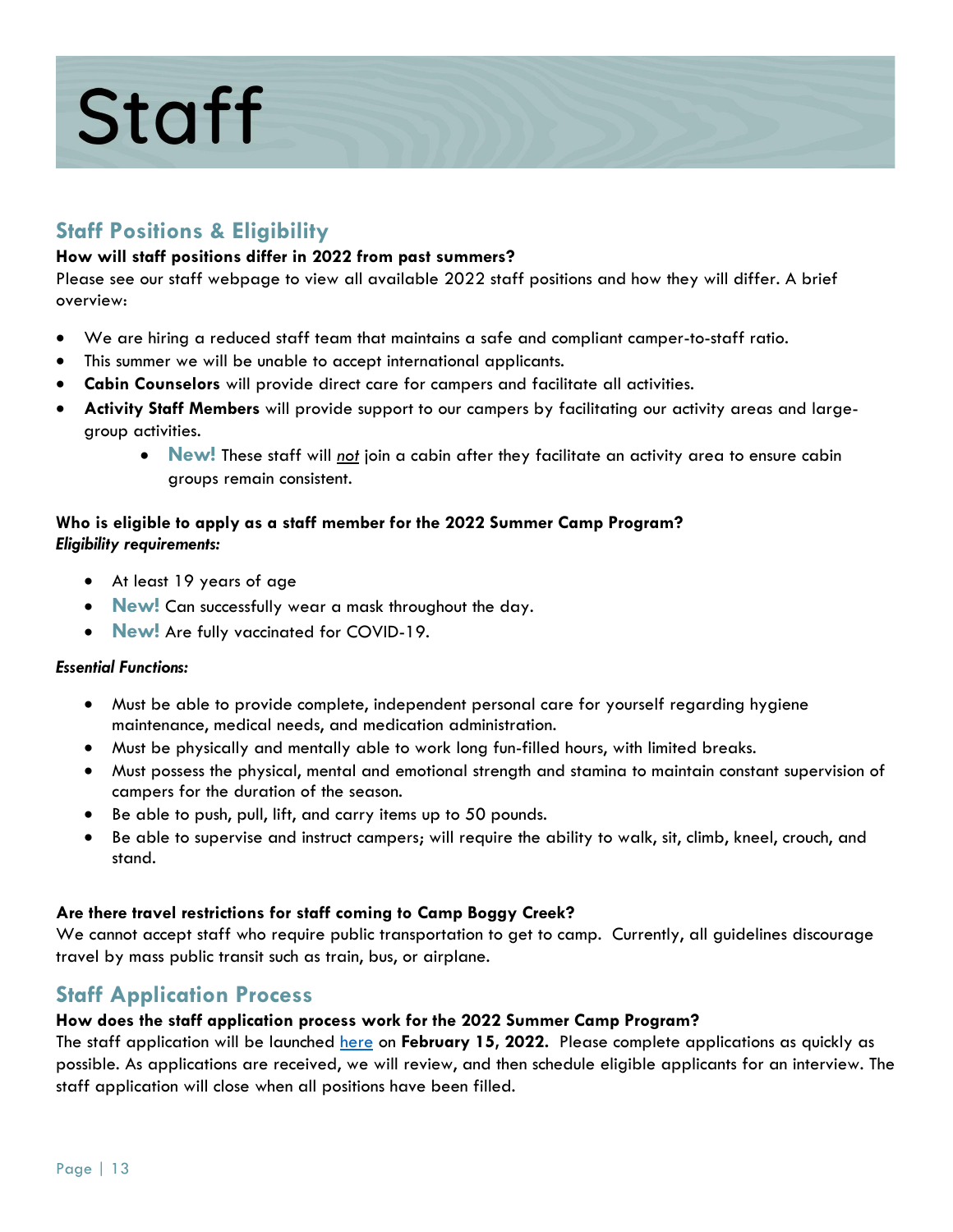## **When will I know if I have a position in the 2022 Summer Camp Program?**

Applicants are notified of employment decisions on a rolling basis.

# **Staff Session Dates & Schedule**

# **What are the training and session dates of the 2022 Summer Camp Program?**

Hired staff will have in-person training sessions throughout the summer. Staff are expected to work all Volunteer Arrival dates. **\*Volunteer Arrival Day** 

## **Leadership / Support Staff Training:**

Leadership / Support staff may choose to arrive either on June 2 in the evening or June 3 in the morning.

## **Cabin Counselor and Activity Staff Arrival:**

These staff may choose to arrive either June 10 in the evening or June 11 in the morning.

#### **Staff Training:**

 $\bullet$  June 11-16

#### **Summer Session Dates:**

| Week 1 | Heart                                                  | June 20-24             | *June 19    |
|--------|--------------------------------------------------------|------------------------|-------------|
| Week 2 | Epilepsy                                               | June 28-July 2         | *June 27    |
| Week 3 | Cancer                                                 | July 6-July 10         | *July 5     |
| Week 4 | Bleeding Disorders/Hemophilia/Arthritis                | July 14-18             | $*$ July 13 |
| Week 5 | Gastrointestinal/Kidney/Immune Deficiency/Spina Bifida | <b>July 22-July 26</b> | *July 21    |
| Week 6 | Sickle Cell                                            | July 30-August 3       | *July 29    |

# **Summer Camp Clean-Up and Closure**: August 4, 2022

**Cabin Counselor and Activity Staff Departure Day:** August 5, 2022 before Noon **Leadership / Support Staff Departure Day:** August 6, 2022 before Noon

#### **How will the session schedule differ this year than in years past?**

We will host six Summer Camp weeks that are five days each. The daily camp schedule will remain relatively intact with designated activity area times, mealtimes, rest time, and evening activities. Cabins will travel together in cabin groups, keeping the same campers, counselors, and volunteers throughout the week. Campers will be able to participate in many of the same camp activity areas, but large camp-wide events will consist of cabin groups safely distancing from one another in a large outdoor or indoor spaces. We are not able to offer horseback riding, low ropes, high ropes (the tower), or cooking this summer. We are excited to keep innovating with new program activities. **NEW!** Cabin staff will change cabin assignments each week. **NEW!** Activity Staff will host a variety of activity areas and will not be assigned a cabin. They will live in the Staff Lodge buildings.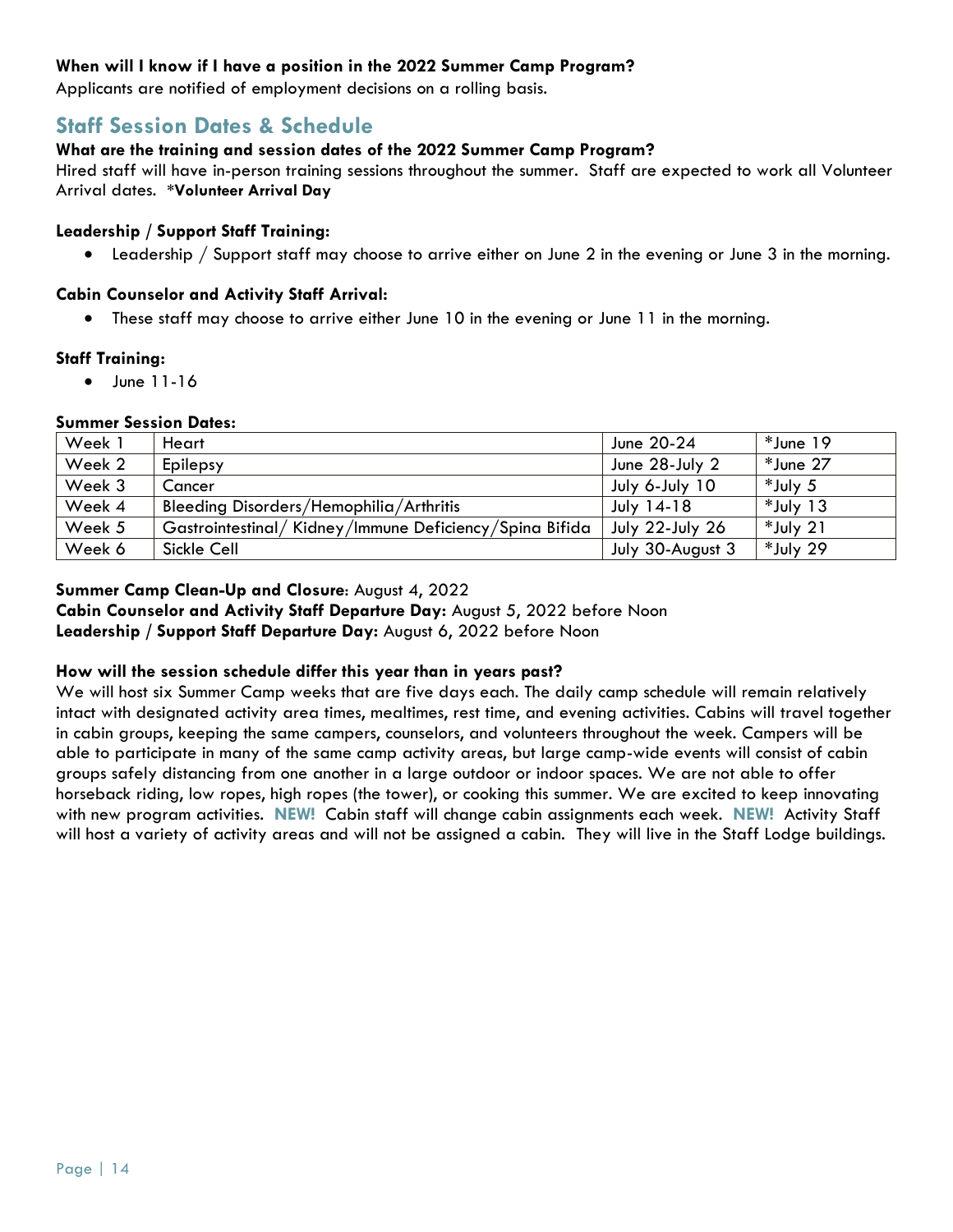# **Safety Protocols**

## **Are staff required to receive the COVID-19 vaccine to attend the 2022 Summer Camp Program?**

- **Summer Camp**  All Staff must have completed their vaccination for COVID-19 prior to arriving on-site.
	- o Pfizer/Moderna: Two doses must have been received at least two weeks in advance of arrival. If second dose was more than five months, a booster is required at least two weeks prior to arrival for those eligible to receive it.
	- Johnson&Johnson: The one dose must have been received at least two weeks prior to camp arrival. If more than two months, a booster is required at least two weeks prior to arrival for those eligible to receive it.

#### **What COVID precautions will be required of staff for Summer Camp?**

- **Before Arriving at Camp:** Proof of COVID-19 vaccination completion will be required. We ask that staff self-monitor for COVID-19 symptoms and practice low-risk behaviors in the weeks before camp: avoid large gatherings, maintain physical distance, wearing a mask around others, etc. This includes international travel or participating in a cruise for a minimum of 14 days prior to summer camp. Staff are required to take a COVID-19 PCR test prior to arrival. The test results must be negative and documentation submitted to Camp prior to arrival day.
- **While at Camp:** Staff will be screened for COVID-19 related symptoms during the check-in process and routinely throughout the summer. Cabins will move in cabin groups, keeping the same campers, counselors, and volunteers throughout the week. Everyone will be required to wear a face mask on-site during indoor areas except in their assigned cabin and observe physical distance when possible. Staff will be instructed and expected to comply with infection control precautions / COVID-19 protocols, including handwashing, coughing/sneezing techniques and wearing a mask when indicated. During a session, time off will take place on-site. In between each session, staff are able to and encouraged to leave camp.

# **What are Camp Boggy Creek's mask requirements?**

Camp Boggy Creek is committed to safety as a top priority. Everyone at camp will be required to wear a mask while indoors. While cabin groups are at their cabin, masks are not required. In addition to wearing a mask, physical distancing will be observed whenever possible.

- Masks will be required by everyone while indoors. This does not include during eating and while in the cabin.
- When possible, campers, staff, and volunteers not in the same cabin group will physical distance from one another while indoors and outdoors.
- Large-group activities will take place in cabin groups. Cabin groups will stay together while participating in large-group activities.

# **What type of masks are approved by Camp Boggy Creek?**

- Masks must always provide close-fitting coverage of nose and mouth without the need to use hands to hold in place or make repeated adjustments**.** Surgical masks, KN95 masks, or KF94 masks are highly recommended, although multi-layered fabric mask will be allowed.
- All camp participants are responsible for providing their own suitable masks.
- *Updates or new information about Camp's mask requirements will be indicated in the acceptance information.*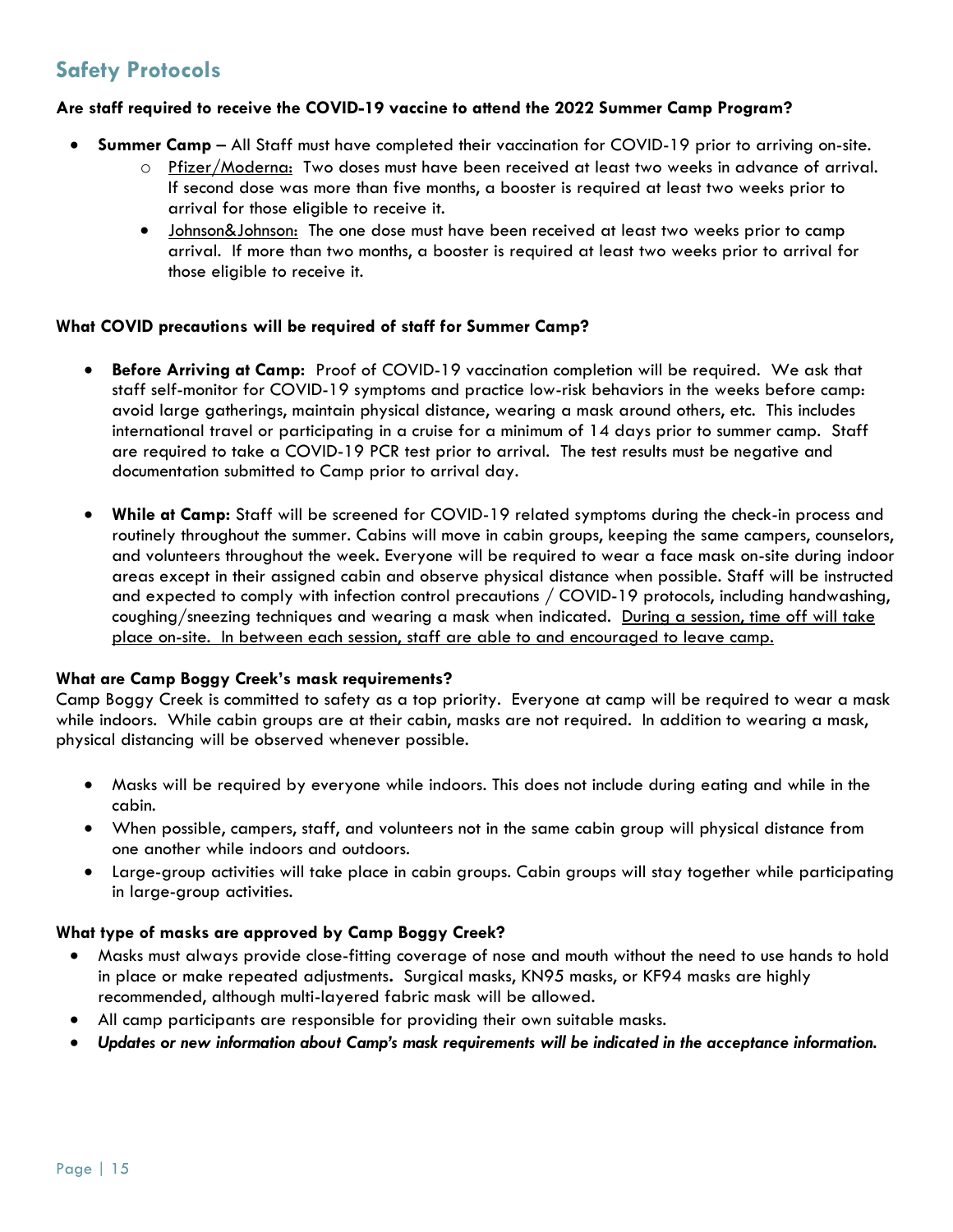## **What will happen if a staff member shows symptoms consistent with COVID-19 while at Camp?**

If a staff member shows symptoms that may be consistent with COVID-19 while on site, they will be isolated and evaluated. If warranted, a COVID-19 test will be administered by a member of the Medical Team.

## **What will happen if a staff member is confirmed positive for COVID-19 while at Camp Boggy Creek?**

If a staff member on-site tests positive for COVID-19, we will continue to monitor symptoms while keeping them isolated and make a departure plan that ensures they are able to safely leave Camp Boggy Creek. We will work in accordance with our local public health department to notify and/or isolate any individuals who have had potential contact with the person. All individuals in the cabin group (all campers, staff, and volunteers) will depart for the remainder of the session. The parents and guardians of all campers on-site will also be notified if we have a positive test on-site.

#### **When will more detailed information become available?**

Please know that policies and protocols are subject to change as guidelines evolve. We will do our best to communicate updates in a timely manner. The most current information will be included in our camper, staff, and volunteer acceptance information.